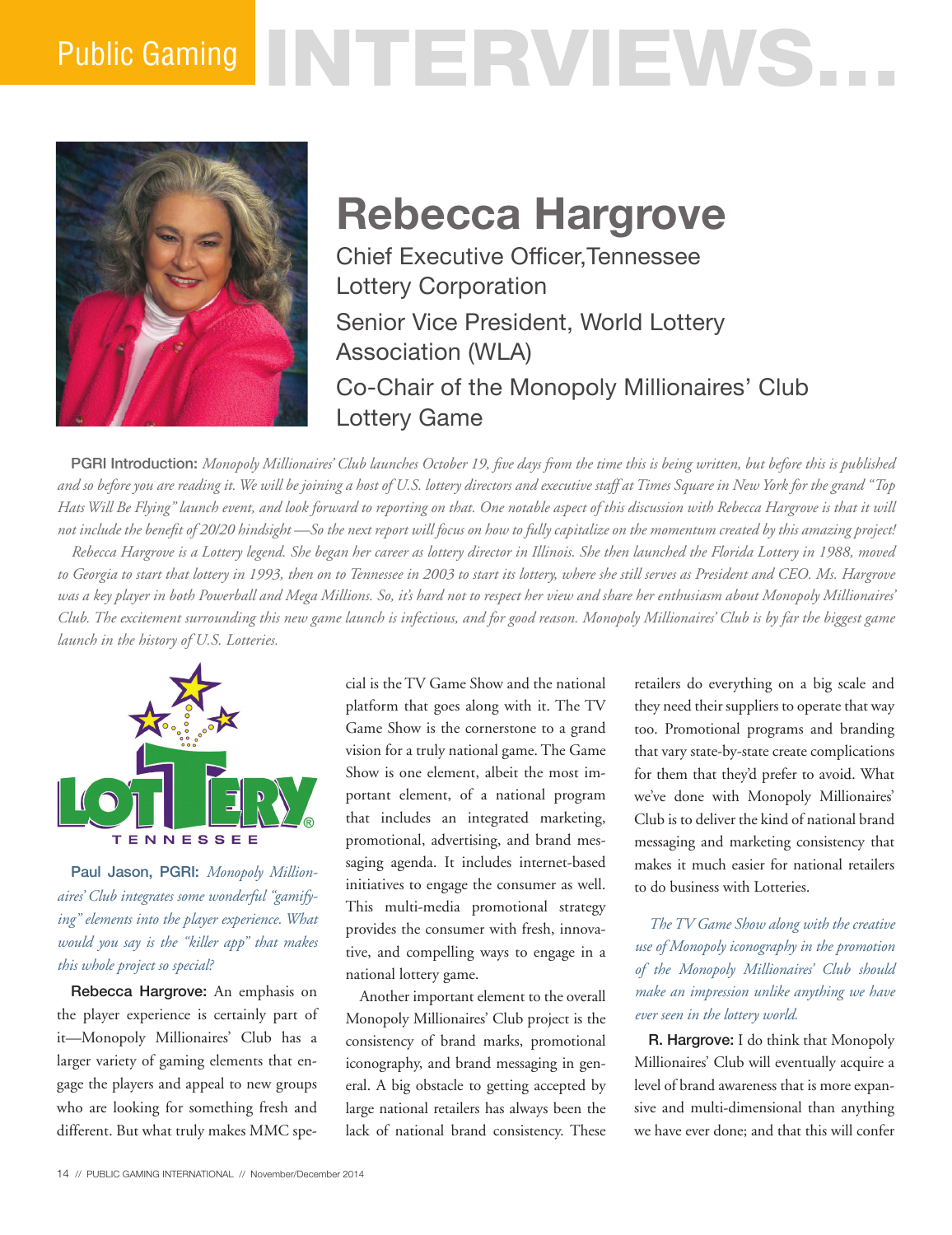**MONOPOLY** -MILLIONAIRES'-Club

attractive value to the whole category of Lottery products. For example, we have always tried to integrate into our brand messaging the role of the Lottery in

funding Good Causes. With the launch of Monopoly Millionaires' Club, we'll have a multi-level national platform with a compelling TV Game Show to help communicate the way in which Lotteries benefit society through the funding of myriad Good Causes. During the program itself, there will be messages for national branding of the multitude of good causes supported by different U.S. Lotteries—education, senior citizens, health and public welfare, environmental protection, state recreational parks, public works and economic development, state employee pension funds, culture and art, and the general fund in some states to the tune of more than \$20 billion in net funding a year nationally. And this branding effort will be both targeted and national in scope. The broadcasts in each state will include messages about the Good Causes supported by that state's own Lottery, as well as a Good Causes messaging segment that speaks to the national audience.

It's our hope that Monopoly Millionaires' Club will become a platform that helps us speak to a national audience in ways that have never been possible before, or at least in ways that have never been done before. Brand messaging on this national stage could reshape the perception of the Lottery industry in ways that could not be accomplished on a local or state level. National brand consciousness, the kind enjoyed by mega-brands like Coca Cola and Microsoft whose brand success transcends the sum of their parts, is something that Lotteries have never effectively acquired because communicating our brand messaging has always been confined to our local markets. There is a whole host of emotional connotations

that are embodied within a brand and inhabit the consumers' perception of that brand. Just as Coca Cola is about more than just a fizzy soft-drink and Microsoft is about more than just computer software, our Lotteries are about so much more than the possibility of just winning some money. They are about more than the chance to "change your life" and the lives of those around you. Great stuff, sure, but there's much more to who and what we are. For one thing, our brand should always convey our core mission: namely, our dedication to and success in raising funds for the Good Causes supported by Lotteries. Maybe it's also about the shared experience of playing a game that millions of others all around the country are also playing. The "communitycreating" aspects of lottery, so to speak. This kind of brand messaging, though, is hard to fashion and convey on a purely local level. It's the national TV Game Show that will drive the creation of a positive megabrand that resonates on an emotional level. It's the national platform that will provide us with a rich canvass to create brand messaging that will, we hope, reshape consumers' hearts and minds when it comes to the Lottery. If we're successful with our megabrand we can break through to become an entertainment and recreational activity that causes people to say "Yes, the Lottery is for people like me." Right now we don't really know what all will be possible. We do know, however, that Monopoly Millionaires' Club provides a new kind of platform that opens us up to new possibilities, new pathways to shape the perception of what the Lottery can represent to the consumer.

#### *What are some of the broader trends and consumer behavior and game playing styles that are being addressed by Monopoly Millionaires' Club?*

R. Hargrove: We've all encountered this many times, the age-old question that is asked by everyone: Why should one player win \$100 million instead of awarding \$1 million to a hundred different players. Well,

for the first time, Monopoly Millionaires' Club does just that. The top prize is capped at \$25 million and each rollover thereafter funds the creation of additional \$1 million prizes instead of increasing the size of the jackpot. We also are very excited about the potential for the TV Game Show to engage a national audience in a way that we've never done before. And no drawing-style game has ever provided the level of entertainment value that Monopoly Millionaires' Club will provide. The increasing popularity of Instant Tickets can partly be attributed to the added element of fun and brand license. We hope that Monopoly Millionaires' Club replicates some of that entertainment value. There have been innovations like this in some locally based drawing games, but nothing like the scale and scope we'll see with Monopoly Millionaires' Club.

#### *Is there a concern that Monopoly Millionaires' Club is too complicated?*

R. Hargrove: The work that has gone into the development and launch of Monopoly Millionaires' Club is considerably more than what has gone into any other game that has ever been produced in the U.S. The logistics and the multiple moving parts certainly created a formidable project management challenge - one might even say "complicated." But no, the game itself is not especially complicated for the player. There is nothing about this game that the player has not already experienced with other traditional lottery games. First, there is the number selected for the top prize. Simple. Just like Powerball, Mega Millions, or any other drawing-style game. In addition to that number for the top prize draw, the player is given another number for the million dollar prizes. Lastly, the player can enter the number into the drawing for the "second chance" prize, which is the chance to participate in the TV Game Show. That process, too, works just like what the players have been doing for years with the Instant games. Those are the three basic elements to the game. Easy and familiar to the core players who are accus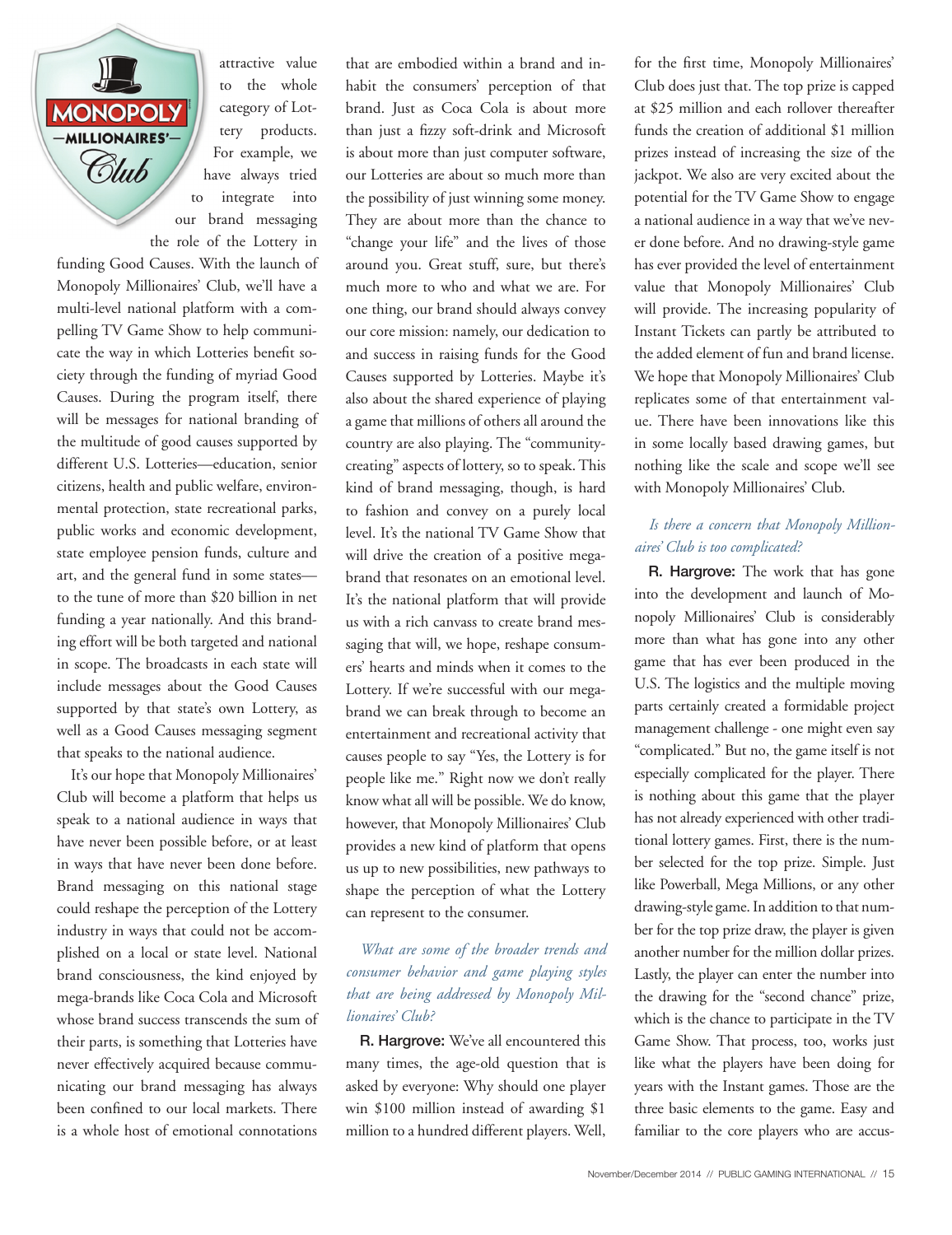tomed to all three game plays.

One of the more exciting and interesting aspects to Monopoly Millionaires' Club is that it introduces new elements to the overall gaming experience that will appeal to players in search of more variety, and to younger adults in general. The younger players will be drawn to and engaged by the web components, the internet and Mobile apps, as well as the TV Game Show. The player does not need to participate in these other optional plays. Players still have two other avenues in which to win a million dollars or more whether they engage in the web-based components or not.

### *In the early stages of the game, the weeks following the launch on October 19, isn't it likely that there will be a learning curve for the consumer?*

R. Hargrove: That's possible, of course. Even after 25 years, some people still say that Powerball is complicated and they can't figure out how to play. But there are tens of millions of others who were inspired to learn how to play because they wanted a shot at winning the jackpot. And anyone who has ever played the Lottery will quickly and easily recognize how to play Monopoly Millionaires' Club. If you don't know how to play Powerball, then that might be the better game to start with. But the fundamental play-style of Monopoly Millionaires' Club is no different than popular lottery games already in existence. U.S. consumers buy over \$60 billion of the existing games a year, so there are lots of people who will know how to play Monopoly Millionaires' Club right from the start.

We have made an intensive effort to educate the retailers on how the game is played and how to sell it. The promotional impression made with the launch will be bigger than anything we have done before. So it is our hope that all the efforts behind the launch will provide a sturdy foundation upon which the game will grow over time. Moreover, we think that once people see the TV Game Show and read about the many million dollar winners—it could be upwards of seventy or even a hundred or more depending on when the top prize hits - they will be inspired to learn how to play the game if they didn't know how to do so already.

To your point, though, it's true that drawing-based games tend to start out slowly and pick up momentum with time. That's different from most Instants tickets which tend to launch with a bang and then decline over time. I would expect the trajectory of Monopoly Millionaires' Club to follow the path of all other drawing-style games and gain interest and increase sales traction over time.

#### *Maybe Monopoly Millionaires' Club will also be a catalyst to attract people to Lottery who may choose to start out with Powerball before graduating to Monopoly Millionaires' Club.*

R. Hargrove: We can hope so. I do think that this entire process of collaboration has revealed opportunities to apply some of these ideas to the other national games. The level of collaboration among state lotteries that has been required to implement Monopoly Millionaires' Club is unprecedented and should open doors to new and better ways to promote and manage our other national games. Monopoly Millionaires' Club will influence consumer perception of the entire product category of Lottery. I agree with you that the impact it will have on the Lottery, and the sale of the other Lottery products, will be positive. The collaborative effort to develop and launch Monopoly Millionaire' Club is already having a positive impact on the ability of 45 lottery directors to work together on the numerous other projects we always have in the pipeline. That alone is quite a feat!

*As senior vice-president of the WLA (World Lottery Association), you meet with and talk with industry leaders from all around the world. What have you learned about the process of collaboration and working through the* 

#### *differences between Lottery jurisdictions?*

R. Hargrove: We have been trying to put together a "World Game" for many years. The obstacles are formidable—different languages, different currencies, different regulatory statutes, different gaming cultures, etc. We still don't have that elusive World Game yet. But the process of working together to overcome those obstacles has definitely informed our ability to cut through the many differences among U.S. lotteries and collaborate on Monopoly Millionaires' Club. MUSL has also been involved in the World Game project and that experience has given us insight into the operational challenges and solutions.

U.S. lottery directors all deserve so much credit for pulling together to make Monopoly Millionaires' Club happen. There are countless details that can interfere with the ability to collaborate on a project of this magnitude. It is an amazing testament to the fortitude and vision of U.S. lottery directors that they persevered to see this through to its culmination on October 19.

Though there are many obvious differences among jurisdictions, lotteries all around the world also face challenges quite similar to our own. We all operate a market-driven business within a highly political structure. We are all trying to evolve with a rapidly changing consumer market. We are all trying to appeal to new consumer groups and especially to connect with the young adult players. And the pathways to success are not always readily apparent. There is no obvious silver bullet. The confluence of creativity and vision is driving innovation and adaptation, but the secret to success all around the world remains the same: hard work, learning from each other and intelligent application of the success strategies of our peers in other lotteries. And increasingly it's about effective collaboration. The development and launch of Monopoly Millionaires' Club is an achievement that will